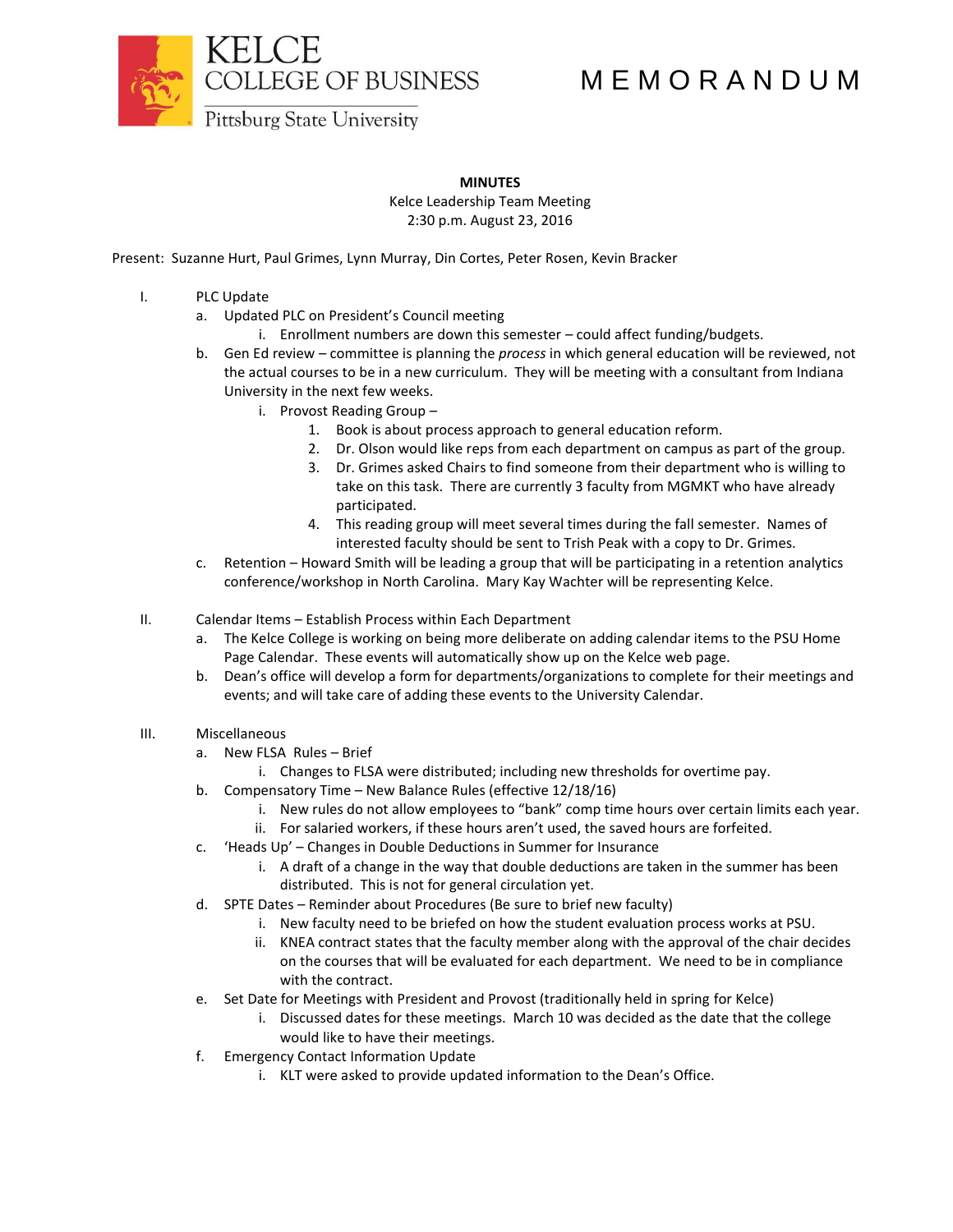- g. State Fair Some Slots Still Available
- h. Travel Policies Co-author Trip Question
	- i. In times of tight budgets, how do we handle situations where faculty are collaborating on papers and projects together as co-authors?
	- ii. Do both authors get financing for their trips from PSU?
	- iii. Discussion followed on
		- 1. approving the faculty travel claims for co-authors on a case-by-case basis and as funds are available;
		- 2. viability of conferences/meetings that faculty attend;
		- 3. need to involve faculty in the process of deciding on the viability of conferences;
		- 4. funds are to be used to further the mission of the college and PSU;
		- 5. Dr. Grimes asked Chairs to open this topic up for discussion in each of the departments on how we spend our funds, especially for travel;
		- 6. a policy needs to be set on appropriate conferences and meetings for Kelce faculty.
- IV. Committee Assignments
	- a. Curricula Management and Assurance of Learning Committee Eric Harris to Chair
		- i. UG Curriculum and AOL Committees have combined with Dr. Harris as Chair.
		- ii. Discussed potential committee members: O'Bryan, Strong, S. Lee, van Wyk, Freund, Lin, Harris, Hurt (ex-officio), University Assessment Director (ex-officio), and possibly the MBA Director. These names were accepted.
	- b. Faculty Assignments due to Rotation of Terms
		- i. KLT discussed Kelce Standing Committee assignments
		- ii. Faculty shifted to ensure proper representation on each committee
		- iii. Refer to new committee assignment sheet for specifics
		- iv. Dr. Grimes will ask chairs to review assignment sheet prior to distribution to faculty
	- c. Appointment of Task Force on College Ethics and Academic Honors
		- i. Dr. Maceli, Dr. van Wyk, Dr. Lal, Dr. Goedeke, Dr. C. Lee. Will ask Dr. Lal to Chair the committee.
- V. New Business
	- a. Academic Advising/Enactus Suzanne Hurt
		- i. Academic Advising has been very busy enrolling undergraduate students.
	- b. EFB Kevin Bracker
		- i. Dr. Bracker is on the Strategic Planning Council they are working on completing the template. October 1 will be date that plans are due from Chairs to the Committee.
		- ii. Dr. Shum is planning to request a sabbatical during Spring 2018.
		- iii. Dr. Binder is targeting late September for the defense of his dissertation.
		- iv. Upper level Finance courses are growing tight because of the increasing number of Finance majors.
	- c. ACIS Pete Rosen
		- i. Department meeting last Friday went really well.
		- ii. There are several recruiters on campus during the next couple of weeks.
		- iii. Accounting Search conducted a Skype interview last week with a viable candidate. Will continue to interview candidates.
	- d. MGMKT Lynn Murray
		- i. Dr. Sang Huei-Lee will be applying for Sabbatical for WF 2017.
		- ii. Assistant Academic Coordinator of Academic Advising search update. Will begin checking references after phone interviews are completed.
		- iii. Met with a former student who is doing an internship at Zappo's and has been offered a fulltime job with them. She will be a guest speaker to classes this semester.
		- iv. Dessert reception with employers who will be here for the Career Fair.
		- v. Ice Cream Social for Freshman/new business students College Lake in September